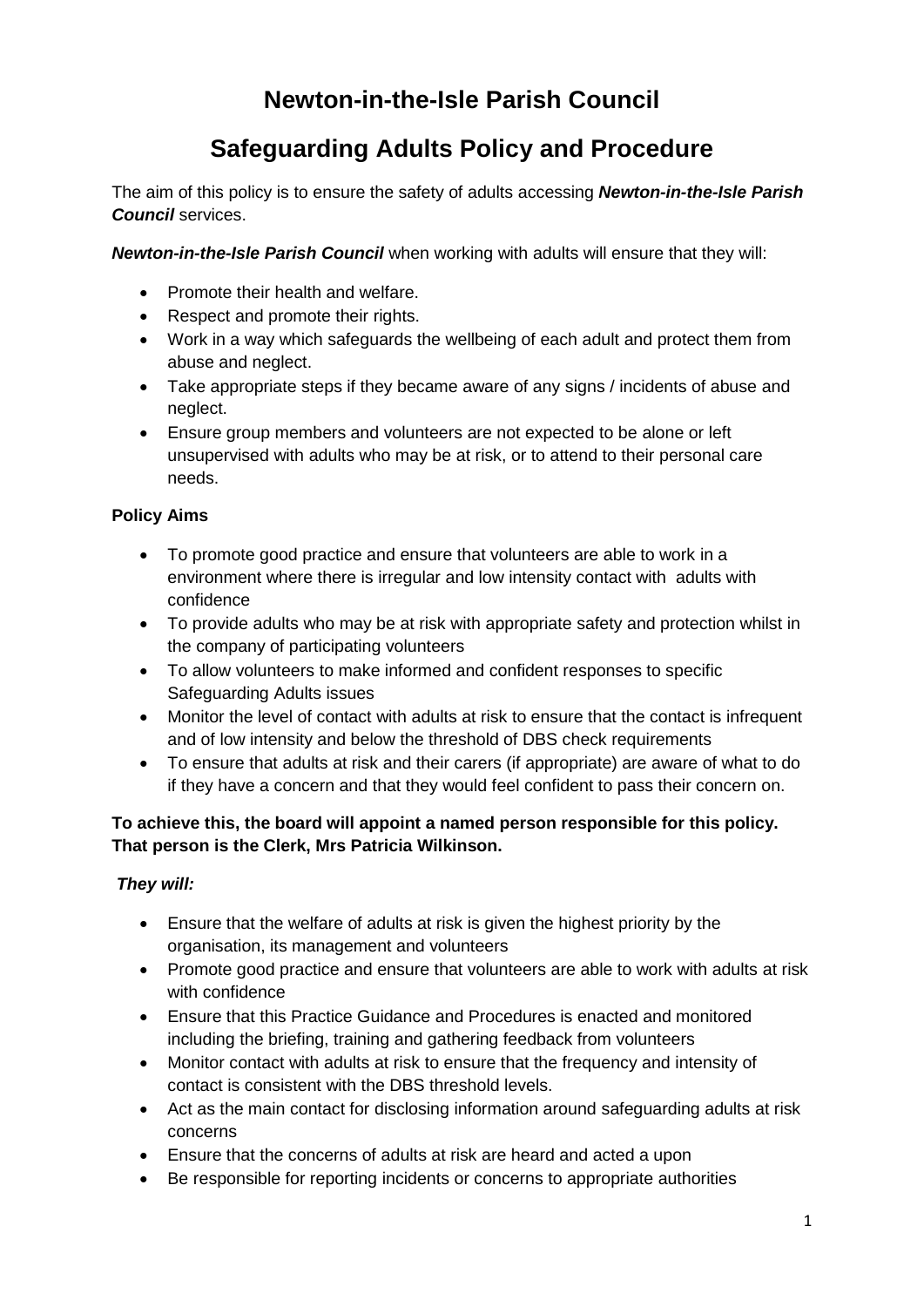- Attend appropriate training relevant to the level of engagement with adults at risk to ensure all staff/volunteers remain up to date with current practice and legislation
- Ensure volunteers have access to further appropriate information
- Where appropriate, sign up to Cambridgeshire County Council's Safeguarding Adults Policy and Procedures

*Newton-in-the-Isle Parish Council* will follow practice laid out in Section 42 – 46 of the Care Act 2014. This will be achieved by following the guidance and procedures found at:

- Cambridgeshire County Councils Safeguarding Policy and Procedures [http://www.cambridgeshire.gov.uk/info/20166/working\\_together/582/adult\\_safeguardi](http://www.cambridgeshire.gov.uk/info/20166/working_together/582/adult_safeguarding_policy_and_procedures) [ng\\_policy\\_and\\_procedures](http://www.cambridgeshire.gov.uk/info/20166/working_together/582/adult_safeguarding_policy_and_procedures)
- Cambridgeshire County Councils Policy guidance for voluntary and community organisations [http://www.cambridgeshire.gov.uk/info/20166/working\\_together/582/adult\\_safeguardi](http://www.cambridgeshire.gov.uk/info/20166/working_together/582/adult_safeguarding_policy_and_procedures/2) [ng\\_policy\\_and\\_procedures/2](http://www.cambridgeshire.gov.uk/info/20166/working_together/582/adult_safeguarding_policy_and_procedures/2)

*Newton-in-the-Isle Parish Council* is committed to supporting the right of adults at risk to be protected from abuse and neglect and to making sure all staff and volunteers work together, in line with the Cambridgeshire County Councils Safeguarding Adults Policy, and act promptly when dealing with allegations or suspicions of abuse or neglect.

### **We think that:**

- **SAFEGUARDING IS EVERYBODY'S BUSINESS** Safeguarding is the responsibility of everyone. We will work together to prevent and minimise abuse. If we have concerns that someone is being abused our loyalty to the adult at risk comes before anything else – our group, other service users, our colleagues and the person's friends and family.
- **DOING NOTHING IS NOT AN OPTION** If we know or suspect that an adult is being abused, we will do something about it. **We will report to:**

**Customer Services**  Cambridgeshire County Council PO Box 144 St Ives PE27 9AU

Tel: 0345 045 5202 Email: [referral.centreadults@cambridgeshire.gov.uk](mailto:referral.centreadults@cambridgeshire.gov.uk)

**In an out of hours emergency:** The Emergency Duty Team on 01733 234 724

**Signature of chair:** D A Gibbs

Date of signature/ratification of policy (or what date was this policy adopted by the committee) 14<sup>th</sup> May 2019

**Date that next review is due: May 2020 Date policy reviewed:-**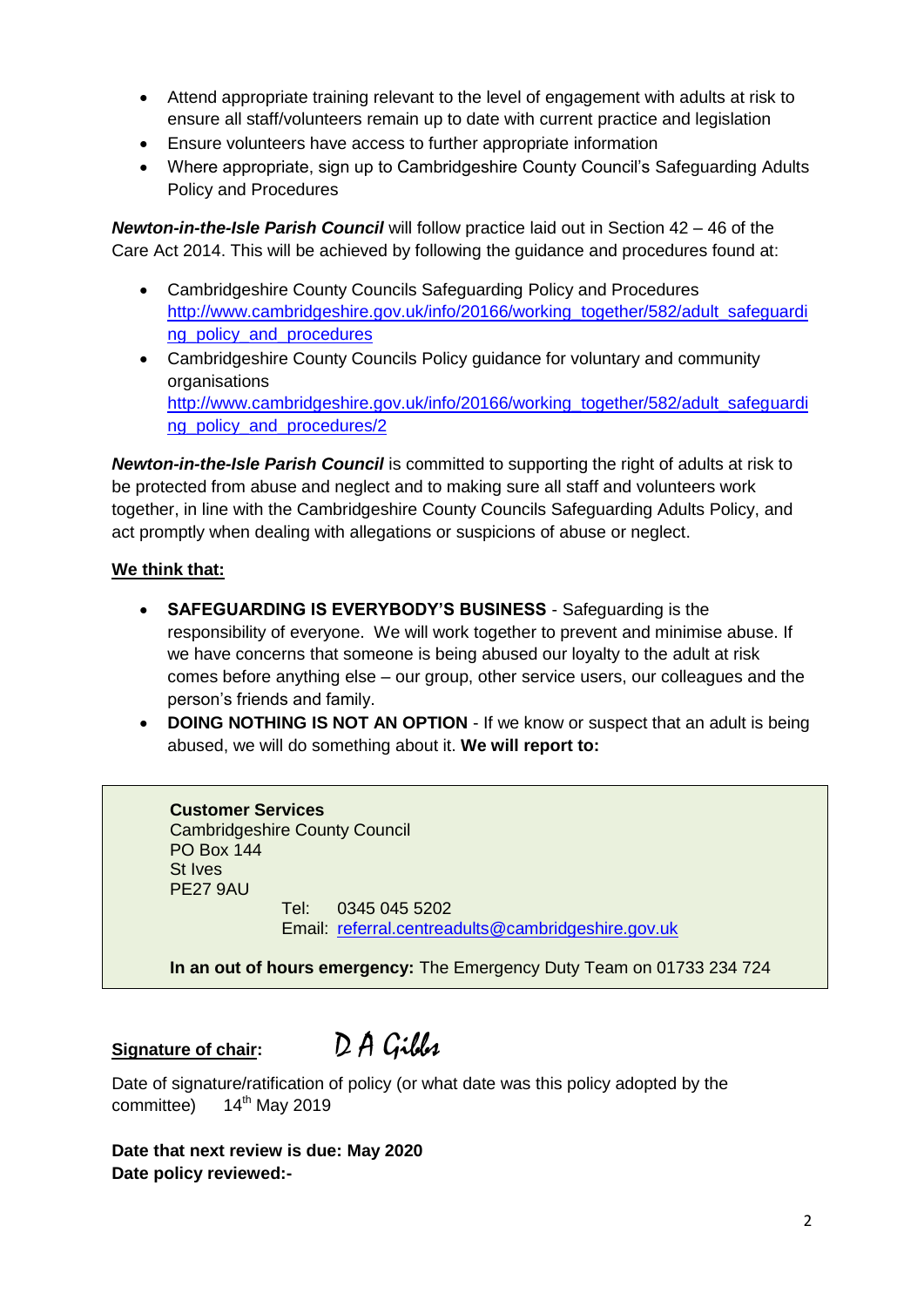## **Guidance Notes**

## **Safeguarding Adults aims to:**

- Stop abuse or neglect wherever possible
- Prevent and reduce the risk of abuse or neglect to adults with care and support needs
- Safeguard adults in a way that supports them in making choices and having control about how they want to live
- Promote an approach that concentrates on improving life for the adults concerned address what has caused the abuse or neglect

## **Who is an adult at risk?**

Some adults are more at risk of being abused than others, such as:

- older people
- people with a visual or hearing impairment
- people with a physical disability
- people with learning disabilities or mental health problems
- people living with HIV or AIDS who have care and support needs

## **Local Authorities have safeguarding duties which will apply to an adult who:**

- **has needs for care and support (whether or not the local authority is meeting any of those needs), and**
- **is experiencing, or at risk of, abuse or neglect; and**
- **as a result of those care and support needs is unable to protect themselves from either the risk of, or the experience of, abuse or neglect.** *(Section 42 -The Care Act 2014)*

## **How to spot if an adult is at risk?**

- **Physical abuse -** Including assault, hitting, slapping, pushing, misuse of medication, restraint or inappropriate physical sanctions.
- **Domestic violence -** Including psychological, physical, sexual, financial, emotional abuse; so called 'honour' based violence.
- **Sexual abuse -** Including rape, indecent exposure, sexual harassment, inappropriate looking or touching, sexual teasing or innuendo, sexual photography, subjection to pornography. Witnessing sexual acts, indecent exposure and sexual assault or sexual acts to which the adult has not consented or was pressured into consenting.
- **Psychological abuse -** Including emotional abuse, threats of harm or abandonment, deprivation of contact, humiliation, blaming, controlling, intimidation, coercion, harassment, verbal abuse, cyber bullying, isolation or unreasonable and unjustified withdrawal of services or supportive networks.
- **Financial or material abuse -** Including theft, fraud, internet scamming, coercion in relation to an adult's financial affairs or arrangements, including in connection with wills, property, inheritance or financial transactions, or the misuse of misappropriation of property, possessions or benefits.
- **Modern slavery -** Encompasses slavery, human trafficking, forced labour and domestic servitude. Traffickers and slave masters use whatever means they have at